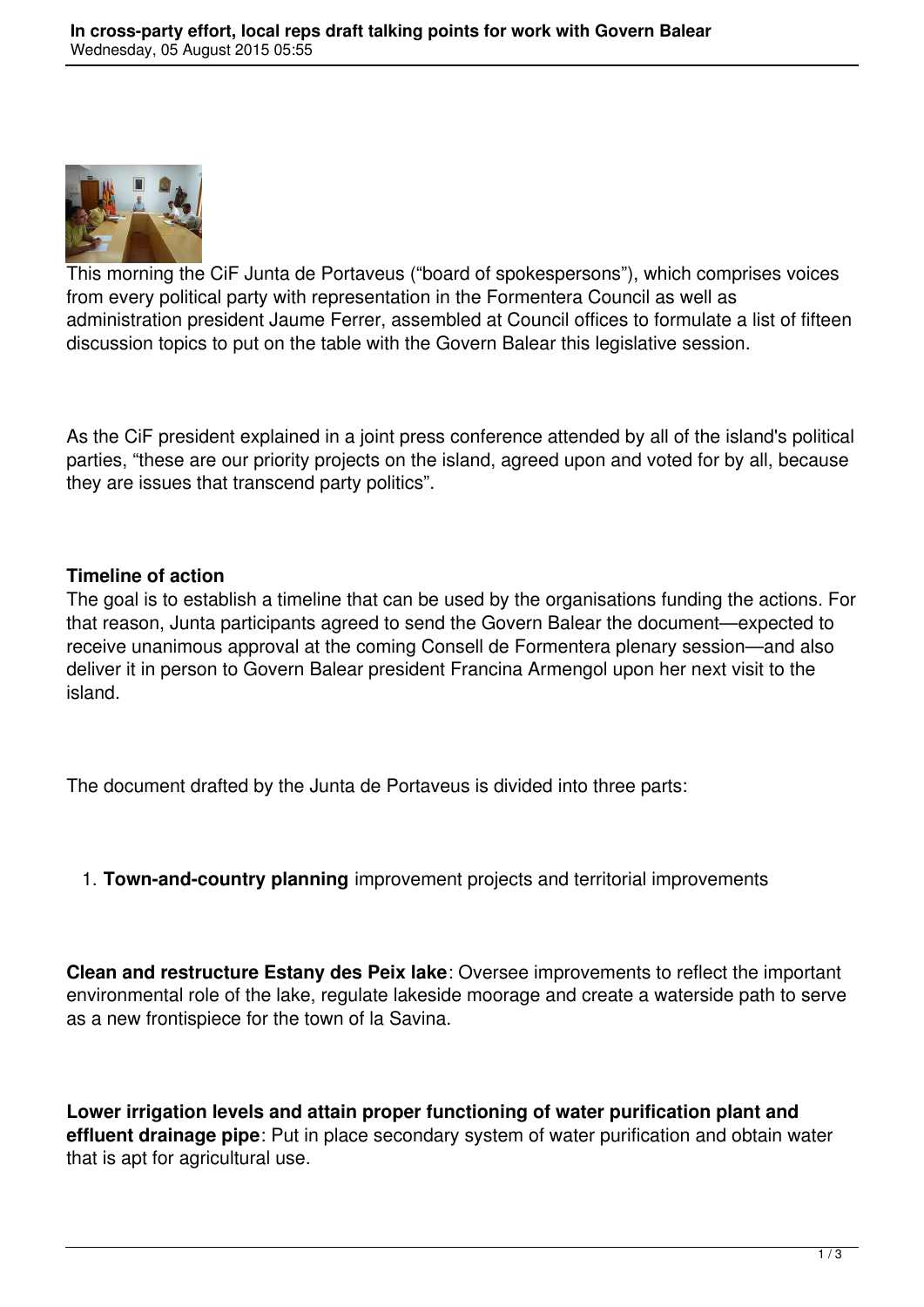**Reclaim and restore ses Salines**: Construct an interpretive centre for ses Salines, return cultural interest sites found within ses Salines park to their original state and create a network of trails for walkers and cyclists, putting the historical and aesthetic value of the park within the reach of an ever broader community through informational plaques on existing flora and fauna.

**Restructure la Savina port**: Streamline the day-to-day administration, security and port services in place in la Savina, without necessarily adding to their scale.

2. Improvements to **regulation and funding**

**Regulate moorage along entire island coast**: Put in place a plan to regulate moorage long the entirety of the Formentera coastline.

**Transfer authority on promotion of tourism**: Re-establish negotiations to endow Formentera with the resources necessary to overseeing its own tourist promotion.

**Enable the local Formentera administration to set and administer an entry tax on vehicles**: Establish the legal framework necessary for the island of Formentera to establish and administer a vehicle entry tax.

**Agree on funding criteria**: Establish criteria that are mindful of the reality on Formentera—an island with a vast and diverse territory—as opposed to funding schemes that treat Formentera as a municipality.

**Regulate maritime transport**: Move ahead on the regulation of maritime transport to and from Formentera, the only island in the autonomous community accessible by sea alone.

**New island councils law**: Demand of the Govern a newly-drafted island councils law, in the